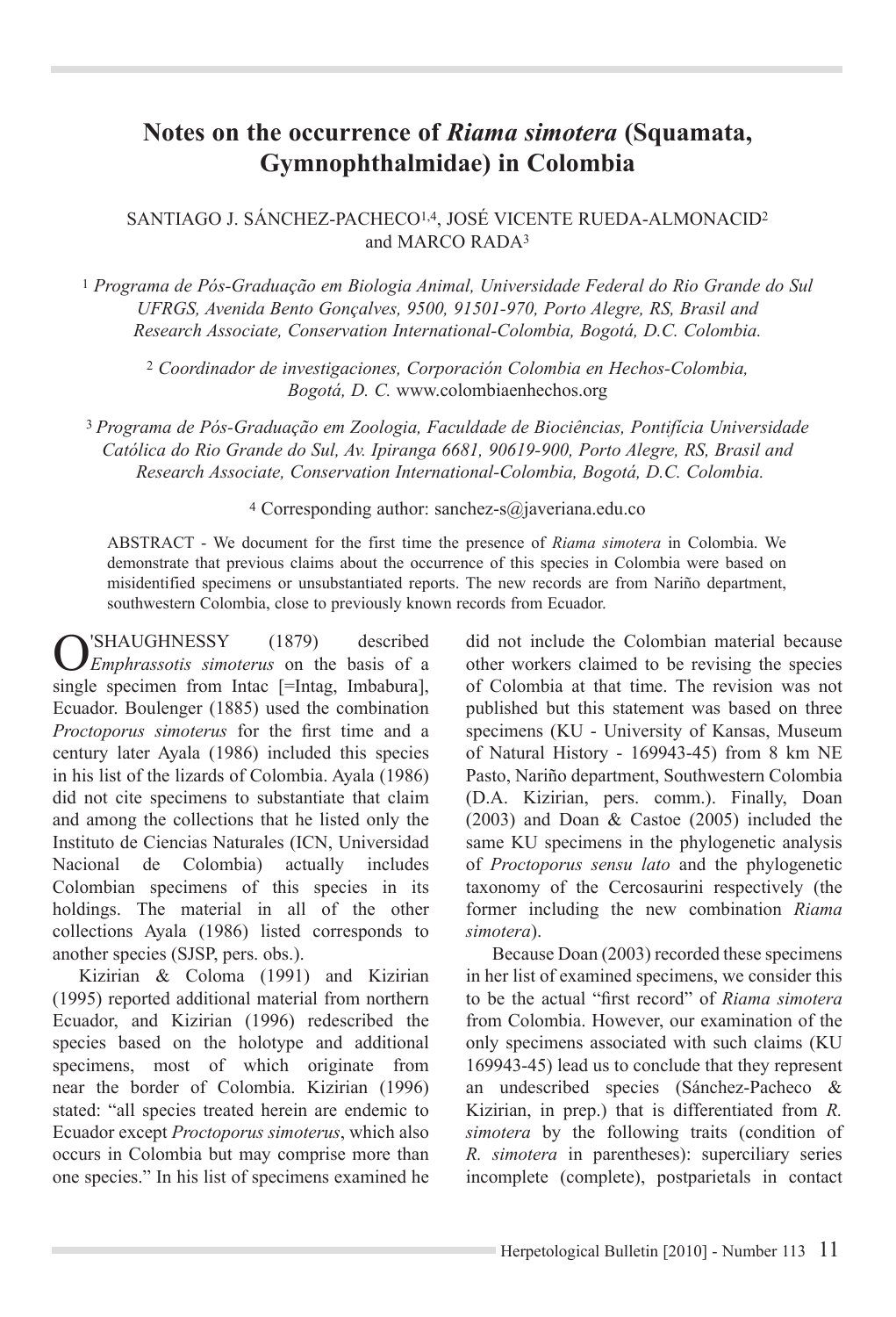

**Figure 1.** Dorsal (A) and ventral (B) view of a male of *Riama simotera* from Colombia (ICN 9817).

(usually separated by interparietal), dorsal scales keeled (smooth), and femoral pores per hind limb in males nine (6-7).

Specimens that we regard to be the first "true" *Riama simotera* from Colombia include (1) ICN 9818-22, collected on 16 November 1982 by José Vicente Rueda-Almonacid (JVR) at municipio de Cumbal, km 4 Cumbal-volcan Cumbal, departamento de Nariño, Colombia, 3260 m (ca. 0° 54' 40" N, 77° 47' 02" W); (2) ICN 9817 (Fig. 1), a male, collected on 16 November 1982 by JVR at municipio de Tuquerres, km 10 carretera Tuquerres-Guachucal, hacienda Alsacia, departamento de Nariño, Colombia, 3140 m (ca. 1º 04' 13.7" N,  $77^{\circ}$  36' 49" W); and (3) Instituto Alexander von Humboldt, Colombia [formerly IND-R] 1553, a female, collected by Felipe Moran and Alirio Fajardo at municipio de Pupiales, departamento de Nariño, Colombia (ca. 0º 52' 12" N, 77º 37' 37" W) (Fig. 2). The characteristics of these specimens agree with those of R. simotera as detailed by Kizirian (1996). All the specimens were collected on the shoulder of an unpaved road or in open areas by day, under rocks or fallen trunks, or inside the leaves of fallen frailejones (field notes of JVR).



Figure 2. Distribution of Riama simotera in Colombia. Map with collection localities (black triangles). Numbers correspond to the localities referenced in the text.